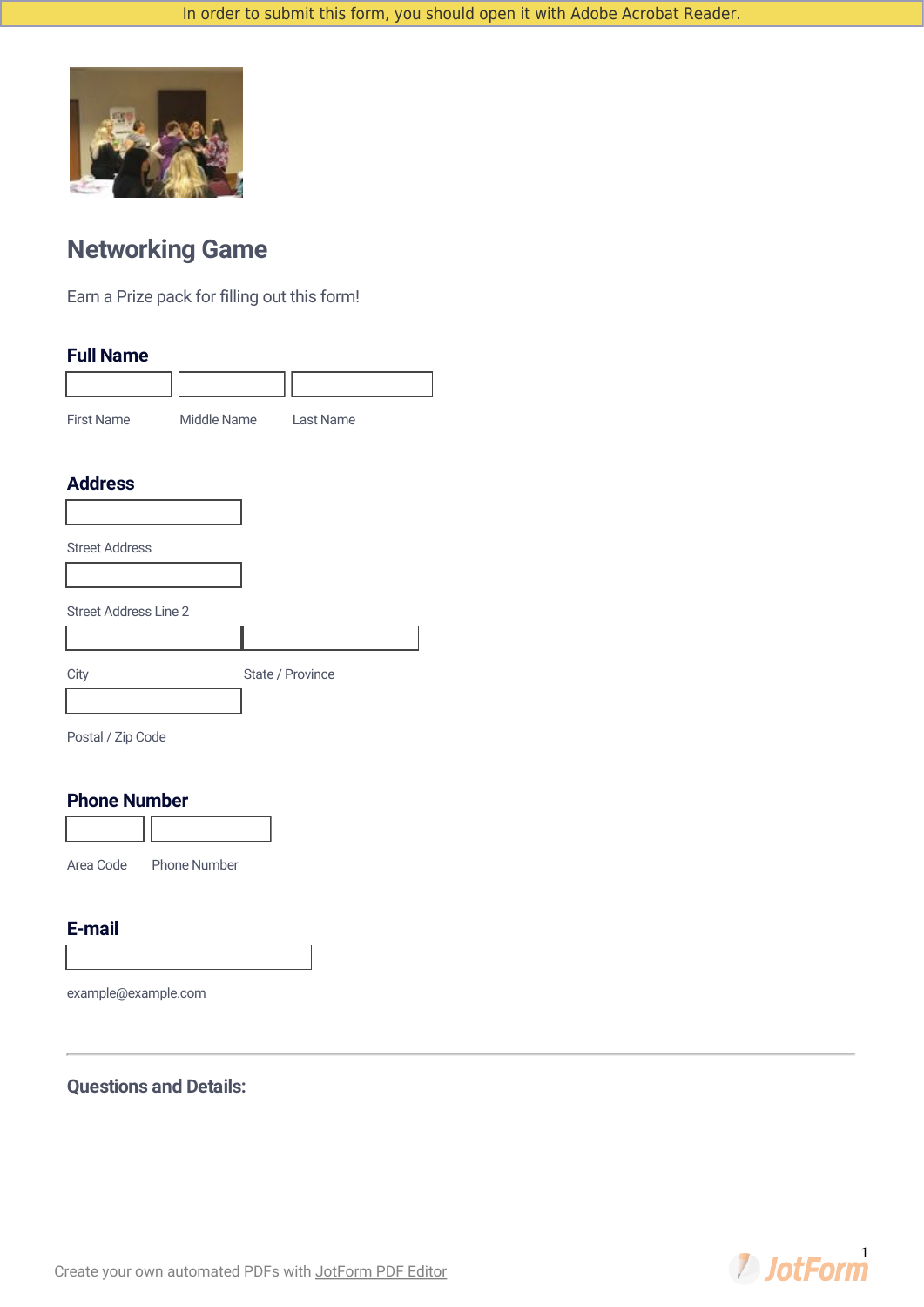### **When is Robin with Women's Business Workshop's next Free workshop?**

**Fresh Safe Start mentions the average amount of times a victim will go back to her offender, what is that number?**

### **Beth, with Mary Kay said that when when we register at her booth today, we will receive?**

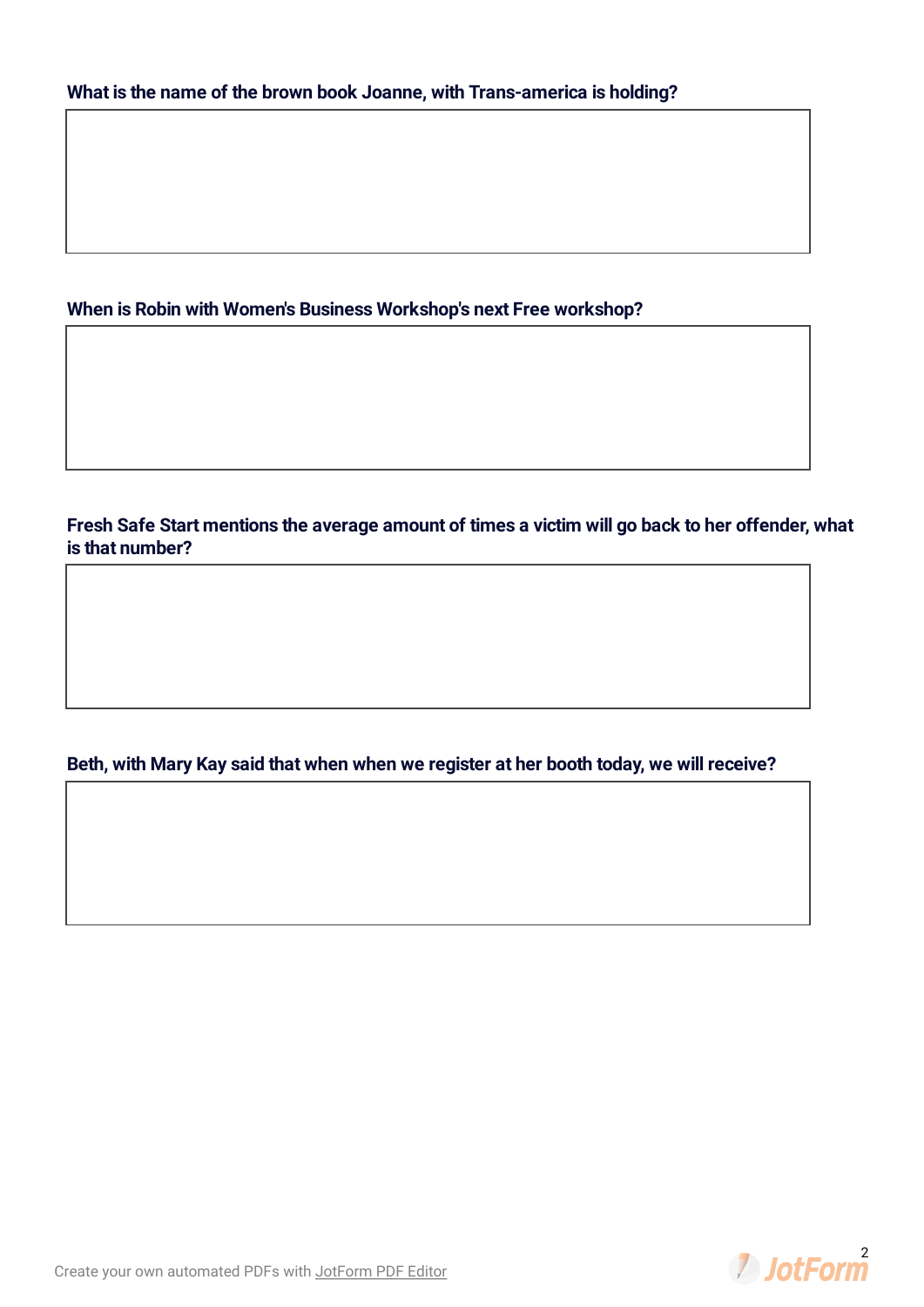#### Ale, with Keller Williams was in front of a house she just sold, how many windows did it have?

**Andrea with Virtual Online Help mentioned just a few hats we are wearing these days. How many did she mention?**

**Kate with Business Support Solution's asked us a question, share what your answer was.**

### **In Natasia's video, what was one of the \$10 items she listed?**

### **Forever.com offers several ways to keep our photos safe, which one was your favorite?**

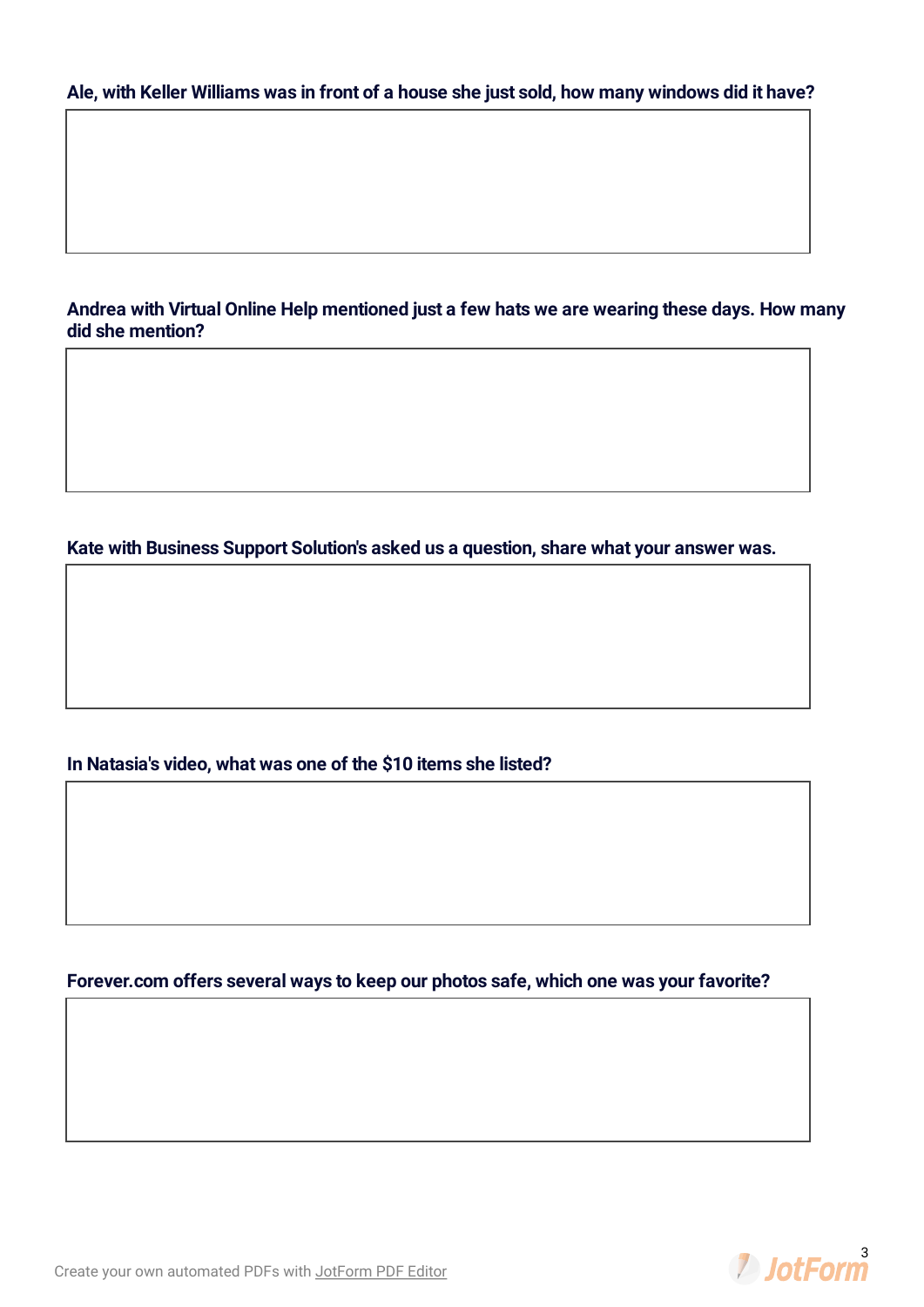**Becky with WINN in Life & Business offered a business strategy session when you register at her booth today, what did she say the value of it was?**

**What is Becca, the photographer giving away?**

**What does the large utility tote with Thirty-One come with that most people don't know?**